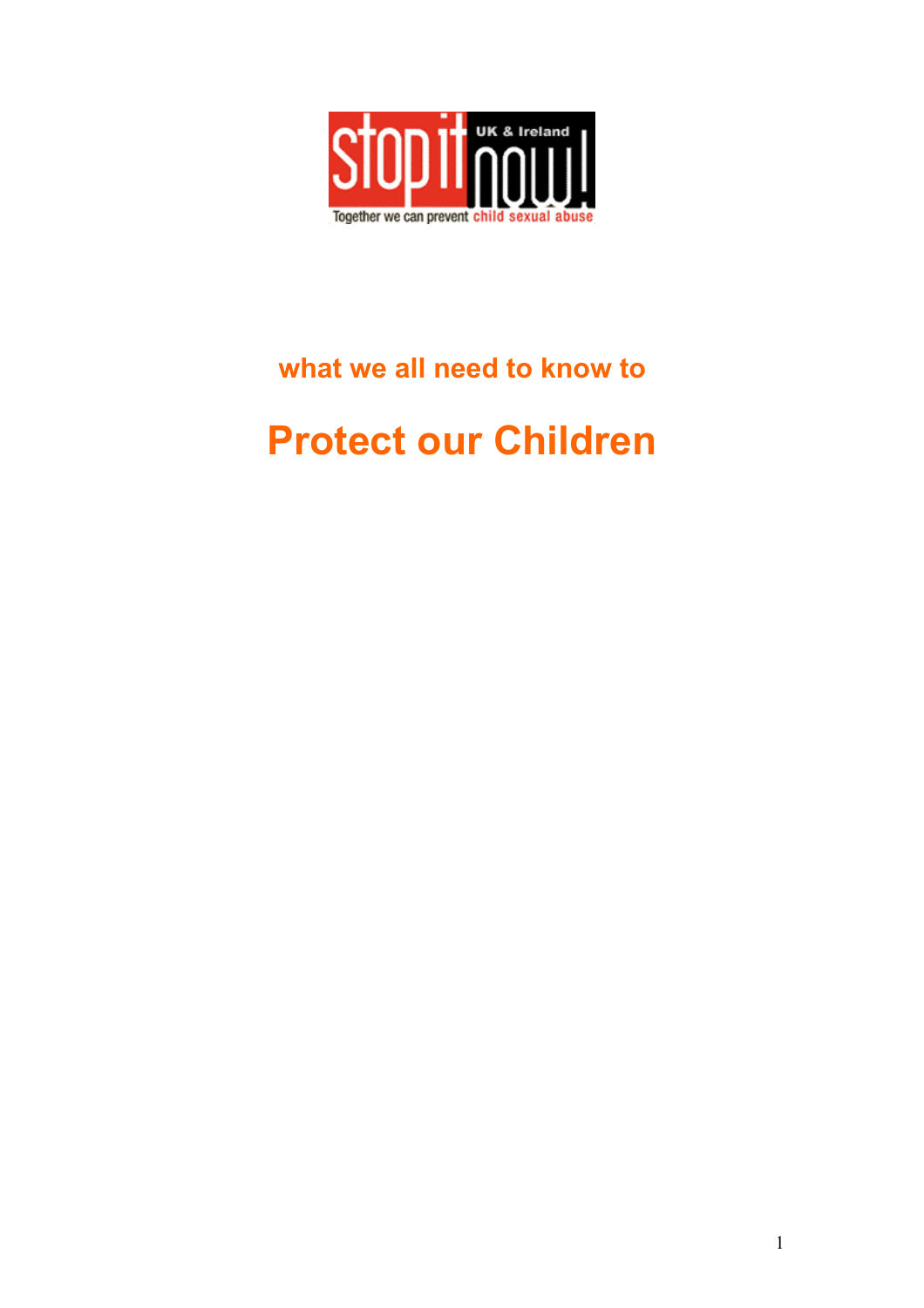#### **Introduction**

*Many people feel that they already hear more than they want to about child sexual abuse. TV, radio and newspapers seem to be full of horrific stories about children who are abused, abducted and even murdered, usually by strangers. The reality is that the stories that get the most media attention are not typical. So, how useful would this kind of information really be if we suspected that someone we knew well was sexually abusing a child or thinking about doing so?* 

Child sexual abuse happens in secret and most victims tell no one. The abuser is usually a family friend, neighbour, a member of the child's family or someone working with children: he or she may be someone we know and love.

This leaflet aims to provide the information we all need to recognise the warning signs of abuse and build the confiden ce to do something about it.

People who abuse children are often very skilled at building trust with the child and their parents or carers, and abuse may take place for years with no one being aware of it. Because children are rarely able to tell about abuse we, as adults, need to protect them. However, recognising the behaviour of people who sexually abuse children is not easy – either because we do not know what to look for or because our suspicions are so disturbing that we push them out of our minds.

Stop it Now! believes that we can all meet the challenge of recognising the signs of abuse before it happens and take positive action to prevent it. **Most importantly of all, Stop it Now! calls on people who are abusing a child, or who are thinking about it, to recognise their behaviour as harmful and seek help.** 

#### **Why do we need to know about child sexual abuse?**

*It is only in recent years that we have come to appreciate the true scale of the sexual abuse of children. The secrecy surrounding child sexual abuse is evident in the fact that only a quarter of children who are sexually abused tell anyone about it. Of these, most tell a family member or friend. Hardly any come to the attention of police, social services or health professionals.* 

In a major study recently conducted in the UK, 1 in 6 young adults said that they had been sexually abused before they reached the age of 16. It is no exaggeration to describe this as an epidemic, which causes serious harm to thousands of children every year.

The harm sexual abuse causes to children can be profound, not just to their emotional and physical development, but to their trust in adults, especially if their abuser is someone they love. The sooner abuse is identified, the sooner the healing process can begin for all concerned.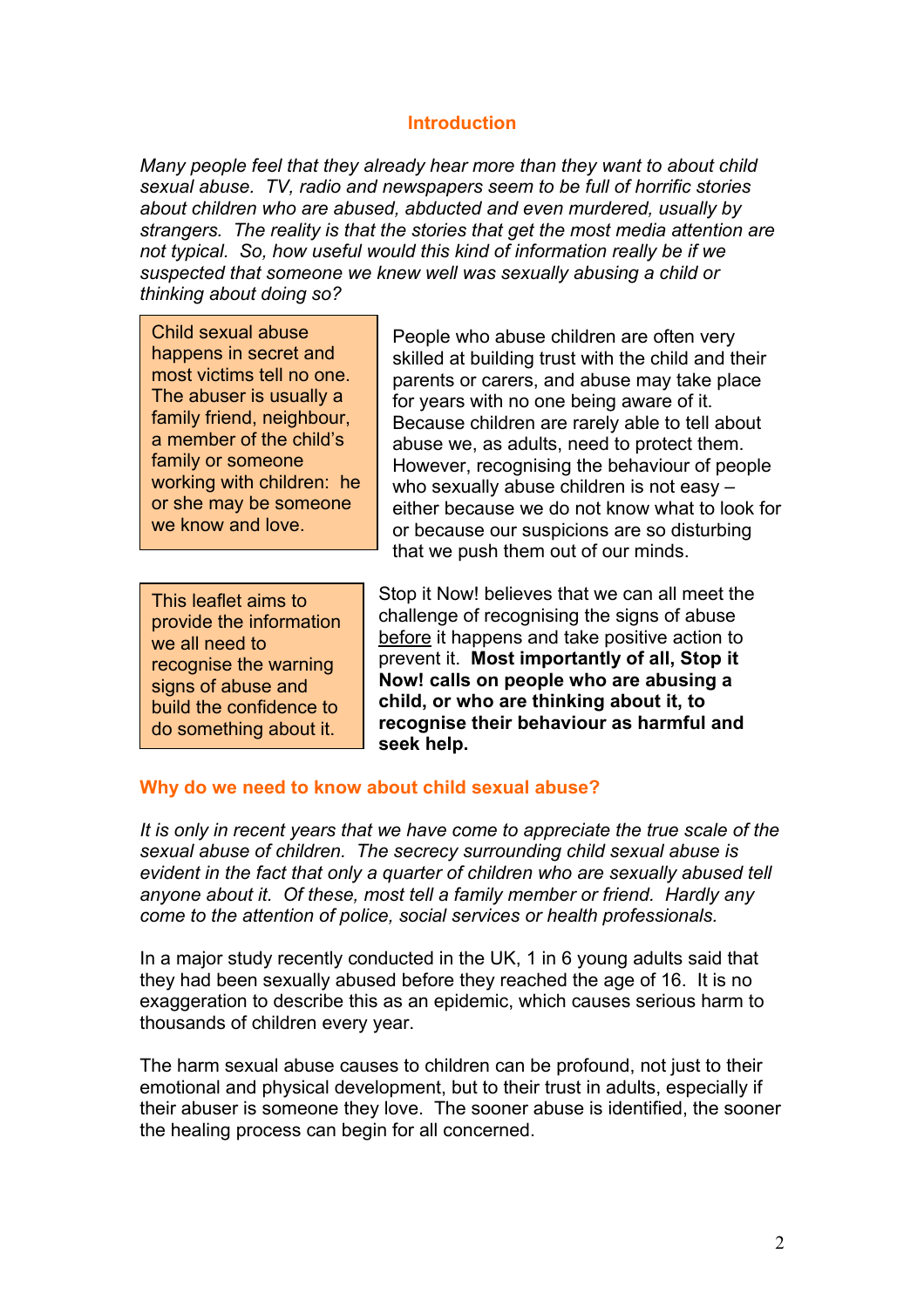'When I was 14 I told my mother that my father was sexually abusing me but she didn't do anything. A year later I told my doctor. He said there was nothing he could do. If somebody had listened and helped me at the time my problems would have been halved. People knew what was happening to me but were too frightened to do anything. People have to feel confident to take action'

*Adult survivor of child sexual abuse*

We can protect children by learning how to be alert to warning signs in the behaviour of a would-be abuser and knowing what action to take. Sound information helps us recognise these signs and take action to stop dangerous behaviour in ourselves and people we know. Just as the campaign against drink driving has enabled us to challenge someone who is drinking and planning to drive, so information and advice can help us act if we suspect someone we know might be sexually interested in children.

#### **What is child sexual abuse?**

| <b>Child Sexual Abuse Includes Touching and Non-Touching</b><br><b>Activity</b>                                                                                                                                                                                                                                                                                                         |
|-----------------------------------------------------------------------------------------------------------------------------------------------------------------------------------------------------------------------------------------------------------------------------------------------------------------------------------------------------------------------------------------|
| <b>Touching activity includes:</b><br>Touching a child's genitals or private parts for sexual pleasure;<br>$\bullet$<br>Making a child touch someone else's genitals, play sexual<br>$\bullet$<br>games or have sex;<br>Putting objects or body parts (like fingers, tongue or penis)<br>$\bullet$<br>inside the vagina, in the mouth or in the anus of a child for<br>sexual pleasure; |
| <b>Non-touching activity includes:</b>                                                                                                                                                                                                                                                                                                                                                  |
| Showing pornography to a child;<br>$\bullet$                                                                                                                                                                                                                                                                                                                                            |
| Deliberately exposing an adult's genitals to a child;<br>$\bullet$                                                                                                                                                                                                                                                                                                                      |
| Photographing a child in sexual poses;<br>$\bullet$                                                                                                                                                                                                                                                                                                                                     |

- Encouraging a child to watch or hear sexual acts;
- Inappropriately watching a child undress or use the bathroom;

#### **What about child pornography?**

As well as the activities described above, there is also the serious and growing problem of people making and downloading sexual images of children on the Internet. To view child pornography is to participate in the abuse of a child and those who do so may also be abusing children they know. People who look at this material need help to prevent their behaviour from becoming even more serious.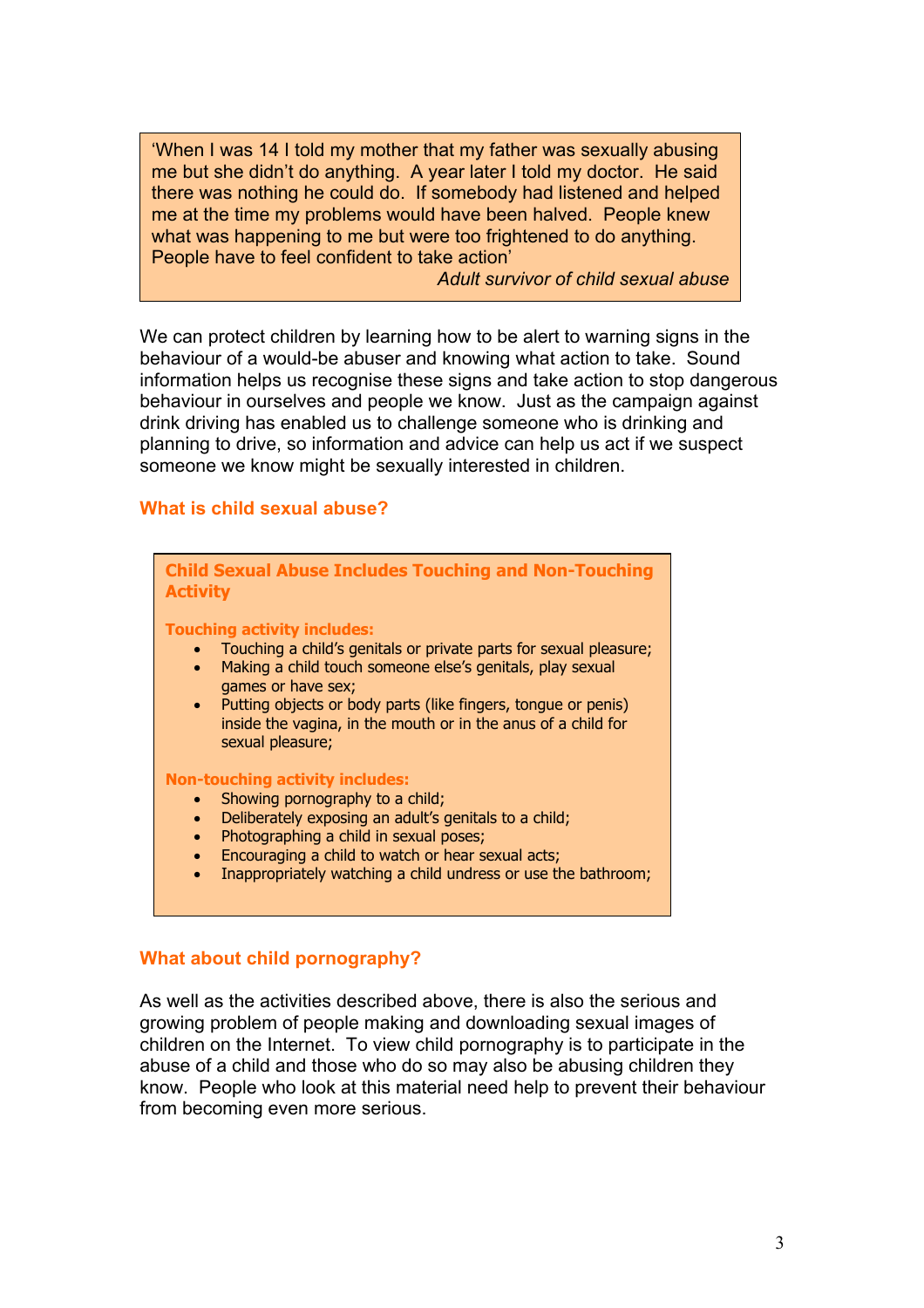#### **Who sexually abuses children?**

There is a growing understanding that sexual abusers are likely to be people we know, and could well be people we care about; after all more than 8 out of 10 children who are sexually abused know their abuser. They are family members or friends, neighbours or babysitters – many hold responsible positions in society. Some people who abuse children have adult sexual relationships and are not solely, or even mainly, sexually interested in children. Abusers come from all classes, racial and religious backgrounds and may be homosexual or heterosexual. Most abusers are men, but some are women. You cannot pick an abuser out in a crowd.

'He looks so ordinary and is great with kids. I'd have never recognised him as an abuser.' (*Mother of 7 year-old boy abused by a neighbour*)

Many children are abused by other children or young people, often older than themselves. Unless the problem is recognised and help provided, a young person who abuses other children may continue abusing as an adult. More information about how to recognise worrying behaviour in children and teenagers and what to do about it is available from the Stop it Now! Helpline.

#### **Why do they do it?**

It is not easy to understand how seemingly ordinary people can do such things to children. Some people who sexually abuse children recognise that it is wrong and are deeply unhappy about what they are doing. Others believe their behaviour is OK and that what they do shows their love for children. Some, but not all, have been abused themselves; others come from violent or unhappy family backgrounds. Knowing why people sexually abuse children does not excuse their behaviour, but it may help us understand what is happening.

If abusers face the reality of what they are doing and come forward, or if someone reports them, effective treatment programmes are available. These help people understand and control their behaviour, reducing risk to children and building a safer society. Knowing about the possibility of treatment for abusers helps children and families too.

> 'It made it easier for me to tell, knowing there are places where people like my Dad can get help. I told because I wanted him to get help not just to see him punished.' (17 year-old young woman)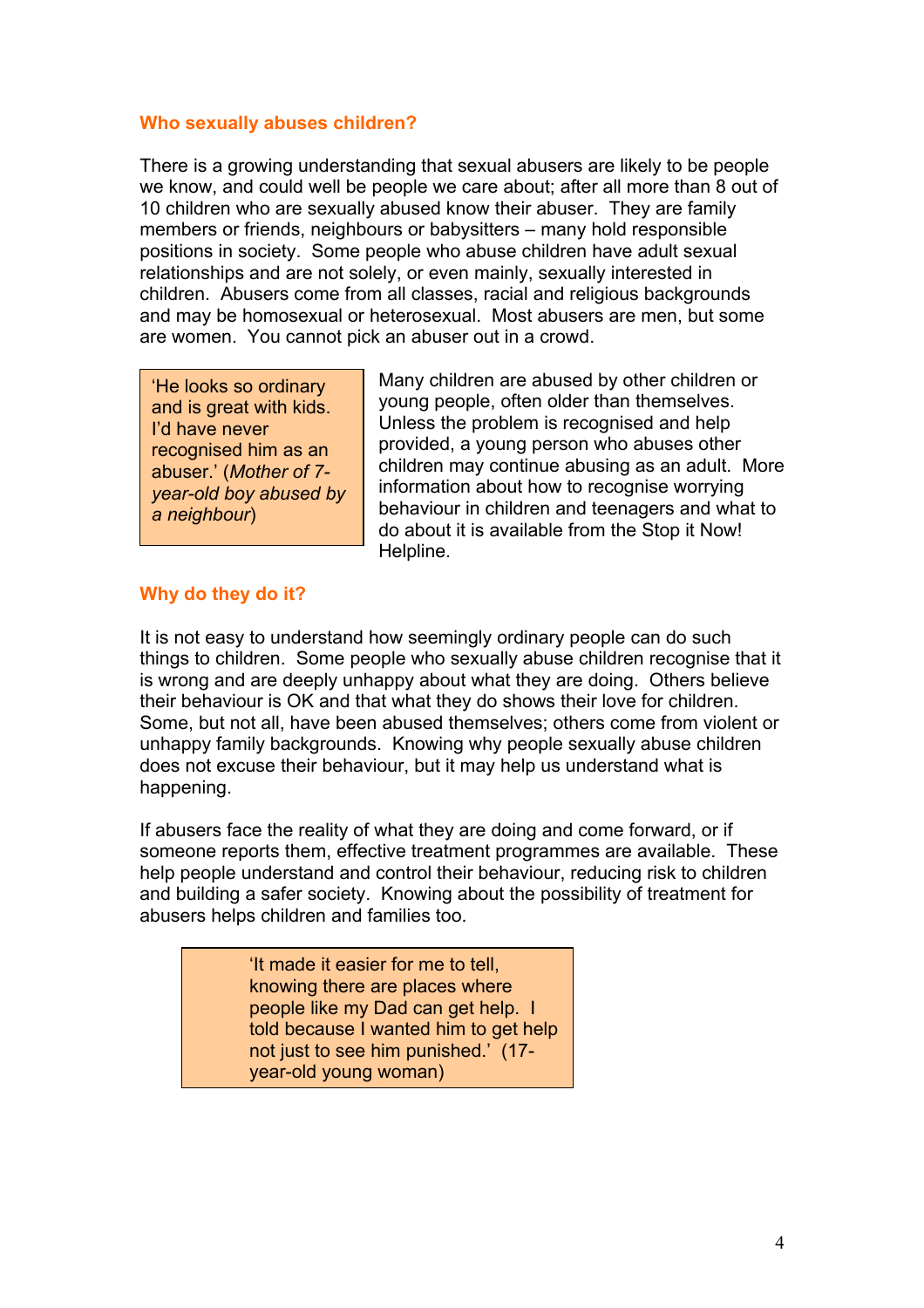#### **How do they do it?**

#### *By getting close to children:*

- People who want to abuse children often build a relationship with the child and the caring adults who want to protect them. Many are good at making 'friends' with children and those who are close to them.
- Some may befriend parents who are facing difficulties, sometimes on their own. They may offer to baby-sit or offer support with childcare and other responsibilities.
- Some seek trusted positions in the community. They may look for jobs, which put them in contact with children, such as childcare, schools, children's groups and sports teams.
- Some find places where they can get to know children and so not be seen as dangerous strangers. In arcades, playgrounds, parks, swimming baths and around schools.

#### *By silencing children:*

- People who abuse children may offer a combination of gifts or treats and threats about what will happen if the child says 'no' or tells someone. They may make the child afraid of being hurt physically, but more usually the threat is about what may happen if they tell e.g. the family breaking up or father going to prison.
- In order to keep the abuse secret, the abuser will often play on the child's fear, embarrassment or guilt about what is happening, perhaps convincing them that no one will believe them. Sometimes the abuser will make the child believe that he or she enjoyed it and wanted it to happen.
- There may be other reasons why a child stays silent and doesn't tell. Very young or disabled children may lack the words or means of communication to let people know what is going on.

#### **What stops us seeing abuse?**

Many people have experienced someone close to them abusing a child. When something is so difficult to think about, it is only human to find ways of denying it to ourselves. One of the common thoughts that parents in this situation have is; 'My child would have told me if they were being abused and they haven't - so it can't be happening'.

Other things people have said to themselves to deny what is happening include:

- "He was the perfect father, he was involved with the children, he played with them, and when our daughter was ill he looked after her so well."
- "I thought they were just fooling around. He couldn't be abusing anyone at 14."
- "My brother would never do that to a child. He has a wife and children."
- "My friend has had a longstanding relationship with a woman. So how can he be interested in boys?"
- "She was their mother: how could she be abusing them?"
- "He told me about his past right from the start. He wouldn't have done that if he hadn't changed and I'd know if he'd done it again."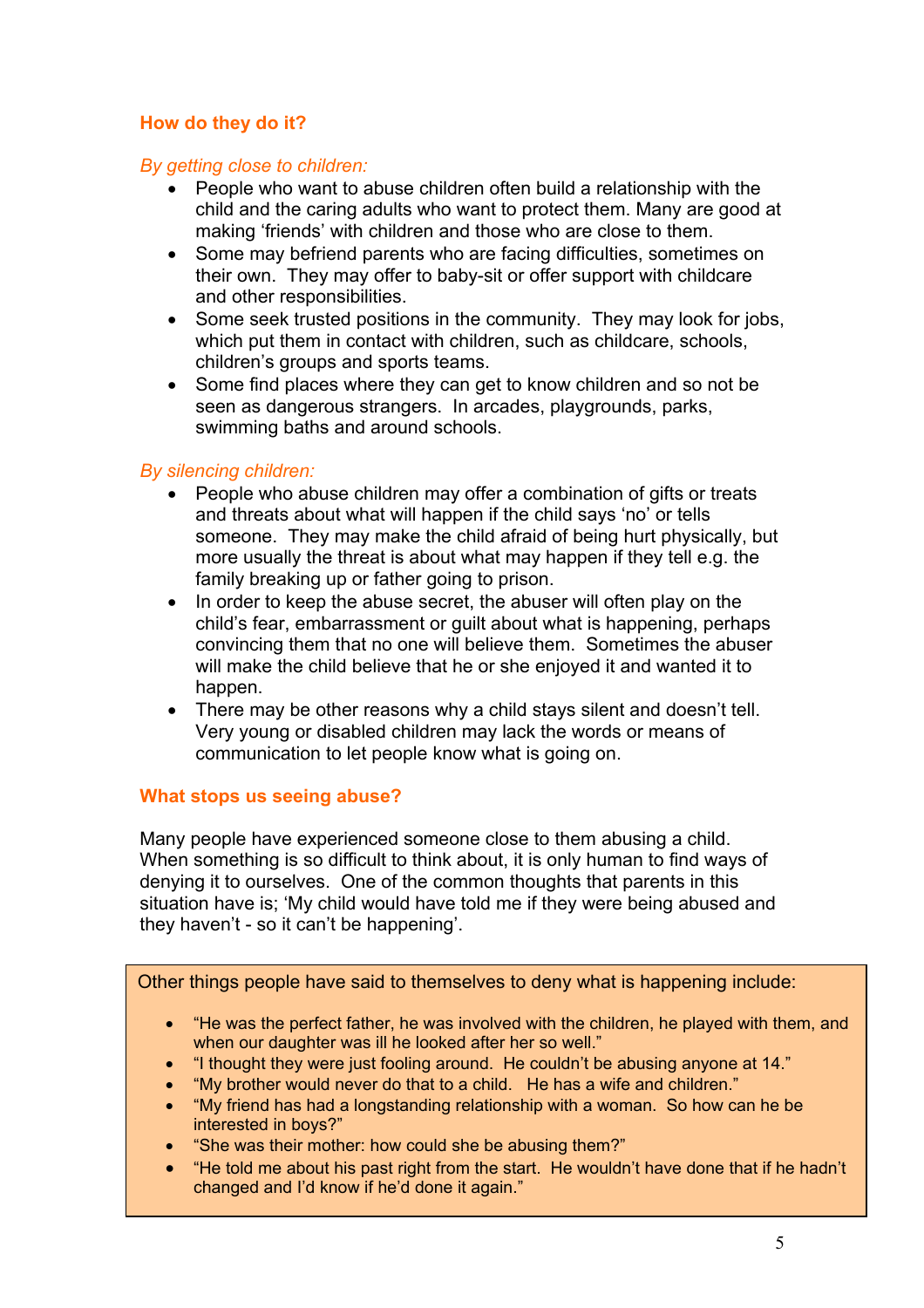#### **What do we need to know?**

*We need accurate information and facts to help us protect our children. The signs that an adult is using their relationship with a child for sexual reasons may not be obvious. We may feel uncomfortable about the way they play with the child, or seem always to be favouring them and creating reasons for them to be alone.* 

**There may be cause for concern about the behaviour of an adult or young person if they:** 

- Refuse to allow a child sufficient privacy or to make their own decisions on personal matters.
- Insist on physical affection such as kissing, hugging or wrestling even when the child clearly does not want it.
- Are overly interested in the sexual development of a child or teenager.
- Insist on time alone with a child with no interruptions.
- Spend most of their spare time with children and have little interest in spending time with people their own age.
- Regularly offer to baby-sit children for free or take children on overnight outings alone.
- Buy children expensive gifts or give them money for no apparent reason.
- Frequently walk in on children/teenagers in the bathroom.
- Treat a particular child as a favourite, making them feel 'special' compared with others in the family.
- Pick on a particular child.

Children often show us rather than tell us that something is upsetting them. There may be many reasons for their behaviour, but if we notice a combination of worrying signs, it may be time to call for help or advice.

#### **What to watch out for in children:**

- Acting out in an inappropriate sexual way with toys or objects.
- Nightmares, sleeping problems.
- Becoming withdrawn or very clingy.
- Personality changes, seeming insecure.
- Regressing to younger behaviours, e.g. bedwetting.
- Unaccountable fear of particular places or people.
- Outburst of anger.
- Changes in eating habits.
- Physical signs e.g. unexplained soreness or bruises around genitals, sexually-transmitted diseases.
- Becoming secretive.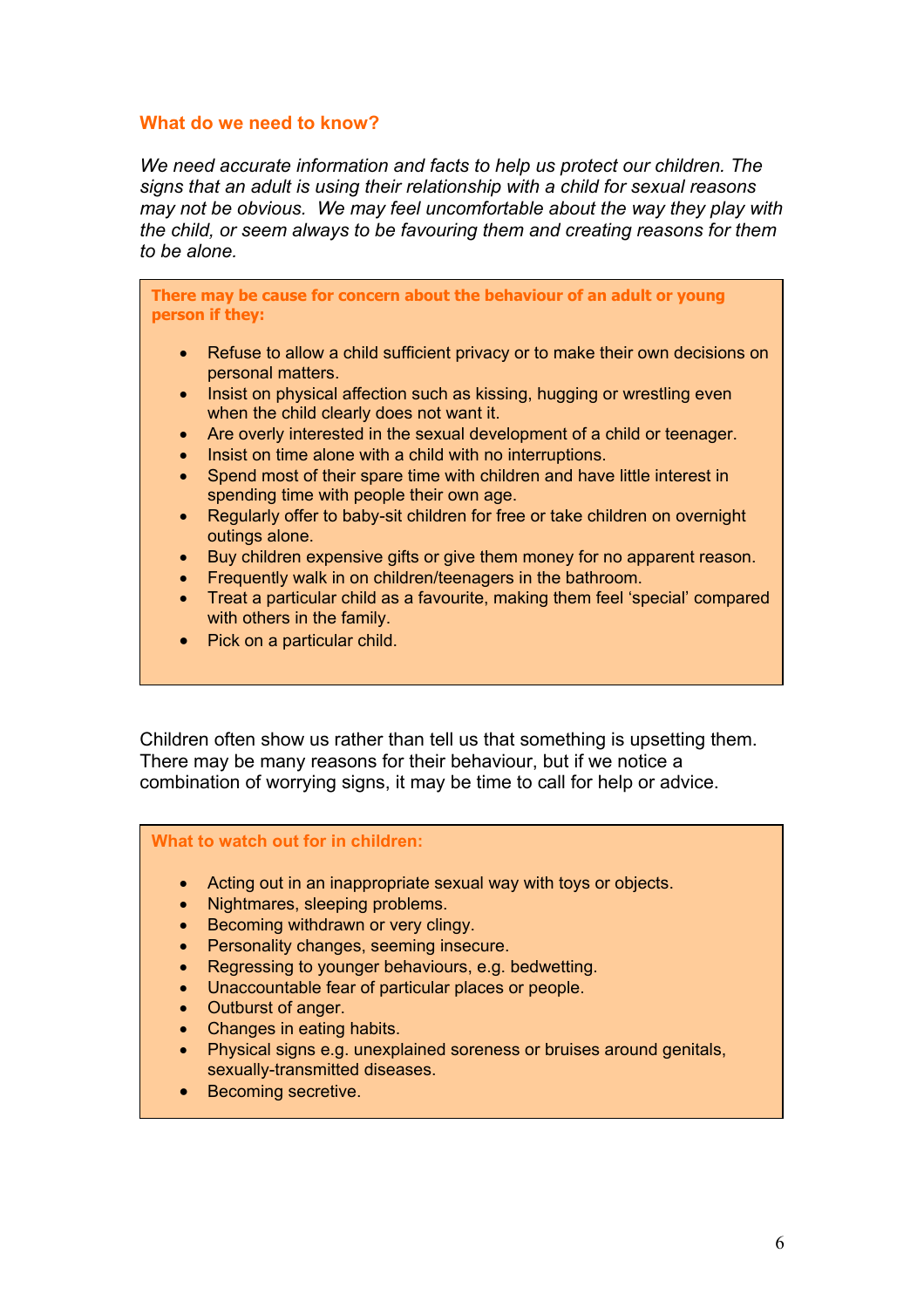#### *This all sounds very worrying – can't adults be safe with children?*

Yes, of course, most adults are safe. Physical affection is a vital part of bringing up children and should be positively encouraged. But the difference between genuine affection and abusive behaviour is not always clear. If we feel uneasy about the behaviour of an adult towards a child or children it is important to talk it over with someone we trust. The Stop it Now! Helpline can offer confidential advice – call 0808 1000 900

#### **What can we do to prevent children being sexually abused?**

A safe relationship between adults and children is one in which secrets are hard to keep; where children would feel able to tell someone even if they hadn't been able to say 'no' to the abuse. People who want to abuse children avoid these situations. The more difficult we make it for abusers to come between children and parents or carers, the better-protected children will be.

Sometimes the abuser is a parent or another close family member. When that happens it's especially painful for the safe parent or other family members to face it and it's even harder for children to say 'no' and tell someone.

There are things we can all do to prevent the sexual abuse of children. Sometimes a person outside the child's immediate family has a clearer view of what is going on than those more closely involved.

In order to prevent child sexual abuse we need to:

1. Be aware of the warning signs that someone we know may have a sexual interest in children and seek help if we are worried.

Make sure we understand the signs contained in this booklet so that we are aware of what to look out for at an early stage. If we think someone we know has a sexual interest in or may be abusing a child, seek professional help. Don't keep it a secret.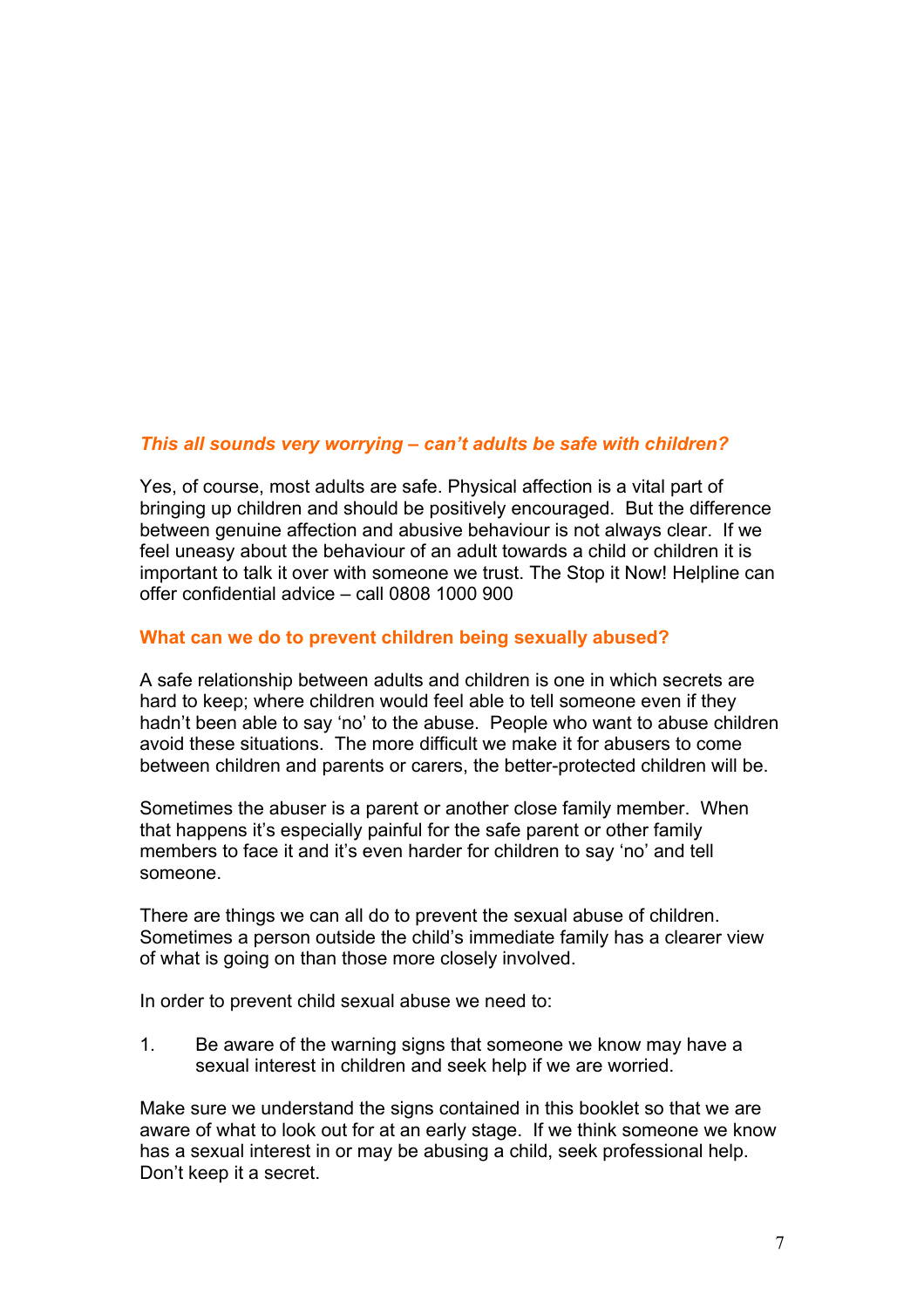2. Talk to children, and listen to what they have to say

People who sexually abuse children rely on secrecy. They try to silence children and to build trust with adults, counting on us to be silent if we have doubts. The first step to tackling this secrecy is to develop an open and trusting relationship with our children. This means listening carefully to their fears and concerns and letting them know they should not worry about telling us anything. It is important to talk with them about sex, and to be comfortable using the words they may need.

3. Demonstrate to children that it is all right to say 'no'

Teach children when it is OK to say 'no', for example when they do not want to play, or be tickled, hugged or kissed. Help them to understand what is unacceptable behaviour and that they must always tell us if someone is behaving in a way which worries them, even if they were unable to say no at the time.

4. Set and respect family boundaries

Make sure that all members of the family have rights to privacy in dressing, bathing, sleeping and other personal activities. Even young children should be listened to and their preferences respected.

5. Take sensible precautions about whom we choose to take care of our children

Be careful about who children are left with. Find out as much as we can about baby-sitters and don't leave our child with anyone we have reservations about. If our child is unhappy about being cared for by a particular adult, talk to the child about the reasons for this.

#### **What can we do if we suspect that someone we know is abusing a child or thinking about doing so?**

It is very disturbing to suspect someone we know of sexually abusing a child, especially if the person is a friend or a member of the family. It is so much easier to dismiss such thoughts and put them down to imagination. But it is better to talk over the situation with someone than to discover later that we were right to be worried. And remember, we are not alone. Thousands of people every year discover that someone in their family or circle of friends has abused a child. Children who are abused and their families need professional help to recover from their experience.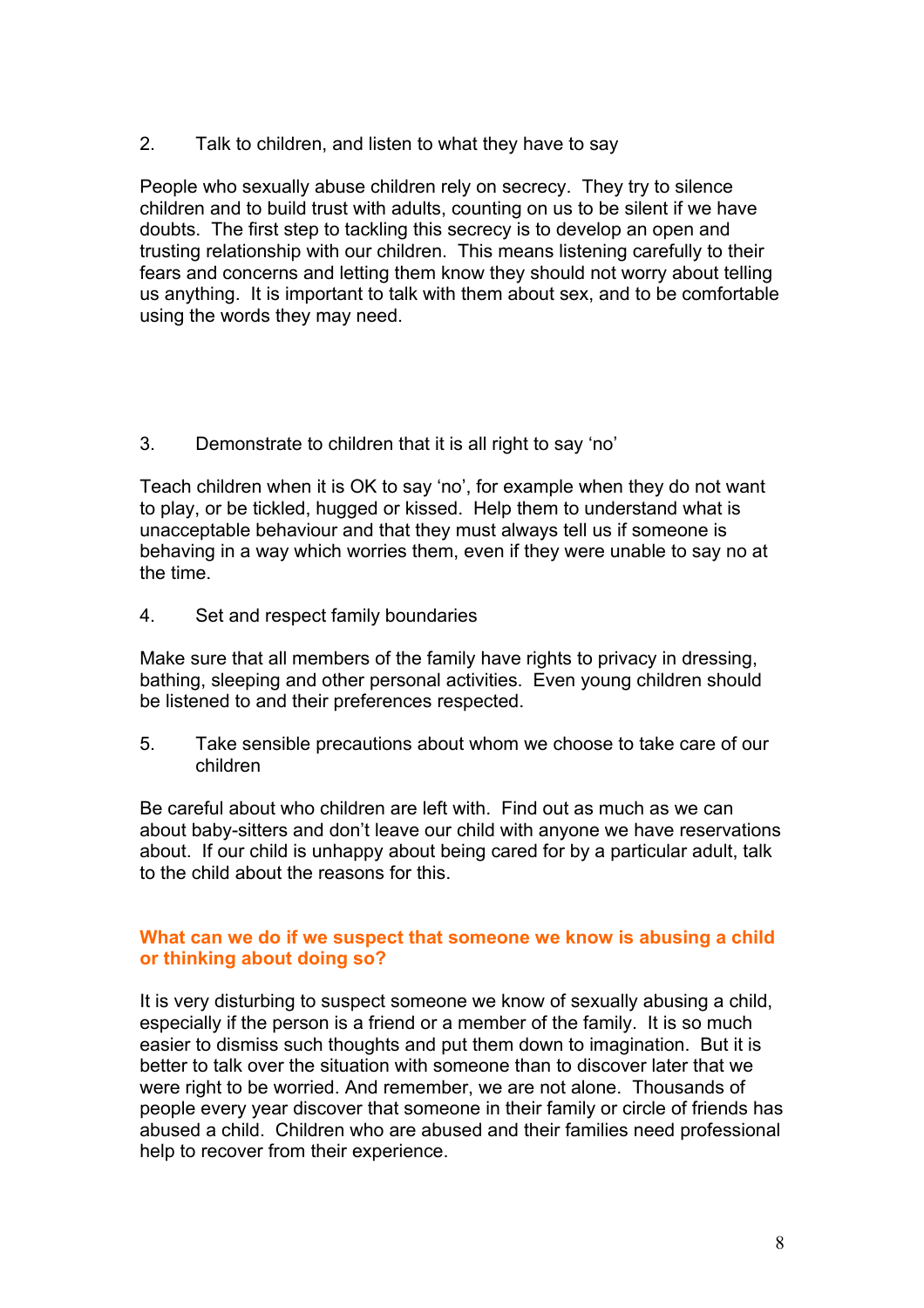Action can lead to abuse being prevented, and children who are being abused receiving protection and help to recover. It can also lead to the abuser getting effective treatment to stop abusing and becoming a safer member of our community. If the abuser is someone close to us, we need to get support for ourselves too.

## **Action you can take:**

### **Contact the Stop It Now! Helpline on 0808 1000 900**

If you are unsure or worried about the behaviour of someone you know, whether they are an adult of a child, our experienced advisors will talk over your worries with you and can offer confidential advice on what steps you could take.

## **Contact your local police and social services**

The police and social services have joint working arrangements for Responding to suspected child sexual abuse. Someone will talk to you about your concerns and may ask for details so the situation can be investigated further. Police and social services teams are very experienced in this work and will deal sensitively with the child and family. Remember, child sexual abuse is a crime and abusers may need to go to court before the abuse stops and they and the child get the help they need.

*Our children are our future and all of us have a responsibility to protect them. Take action. Call Stop it Now for further advice.*